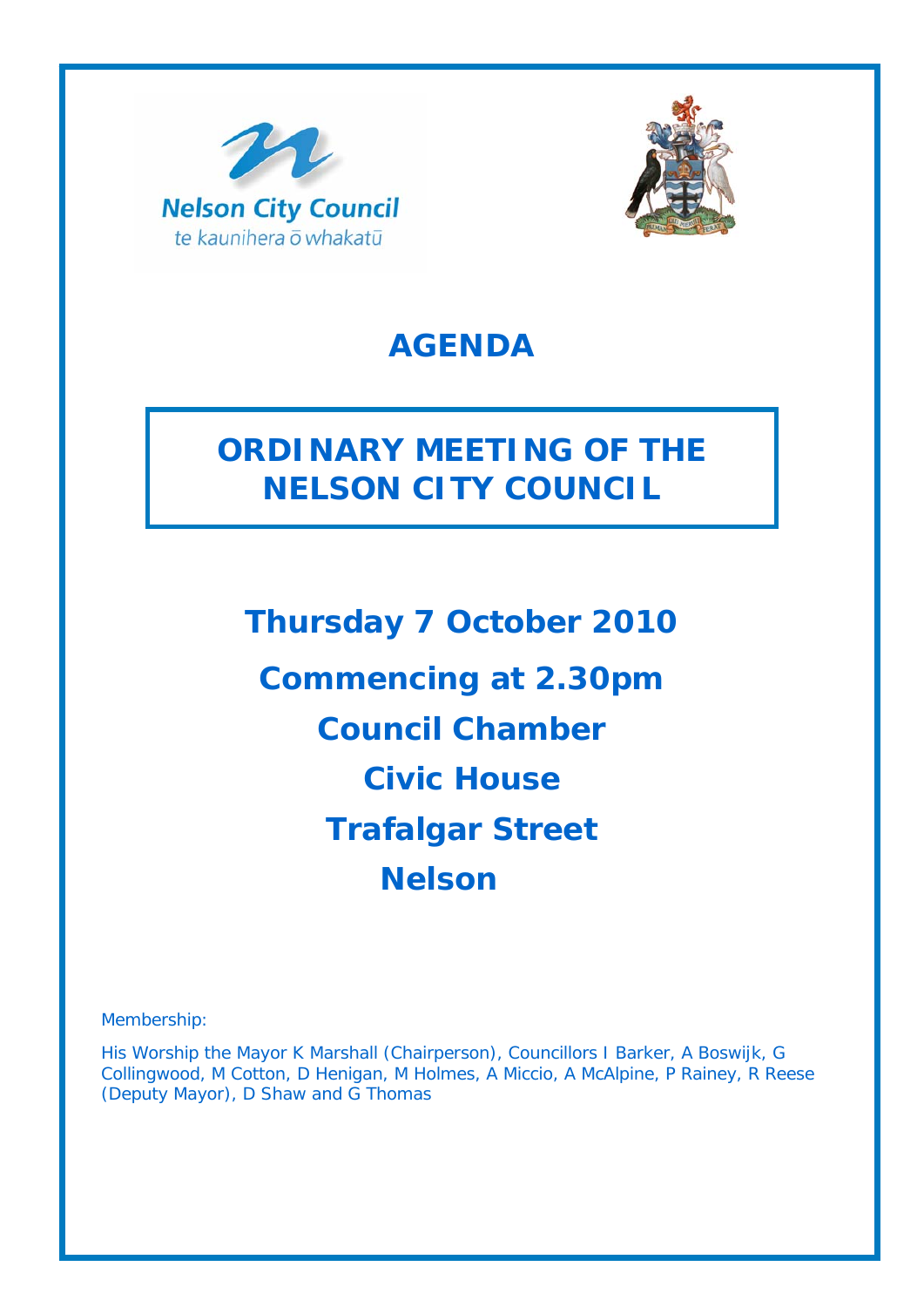# **B U S I N E S S**

**As set out below** 

Nelson City Council 985633 7 October 2010

> Refer to Page No.

# **APOLOGIES**

#### **OPENING PRAYER**

## **1.0 CONFIRMATION OF MINUTES – 23 September 2010** 1-8

Document number 986021

Recommendation

*THAT the minutes of the meetings of the Nelson City Council, held on Thursday 23 September 2010, be confirmed as a true and correct record.*

## **2.0 PRESENTATION TO ROBYN REID**

As requested at the Council meeting of 9 September 2010, His Worship the Mayor will present a crest to Ms Reid in appreciation of her work on the Board of the Nelson Bays Economic Development Agency.

### **3.0 VALEDICTORIES**

Councillors not standing in the elections or retiring from Council may wish to take the opportunity of delivering a farewell to the Council.

### **4.0 PUBLIC EXCLUDED BUSINESS**

#### **4.1 Exclusion of the Public**

Recommendation

*THAT the public be excluded from the following parts of the proceedings of this meeting in accordance with section 48(1)(a) of the Local Government Official Information and Meetings Act 1987 on the grounds that the public conduct of this part of the proceedings of the meeting would be likely to result in the disclosure of information for which good reason for withholding exists.*